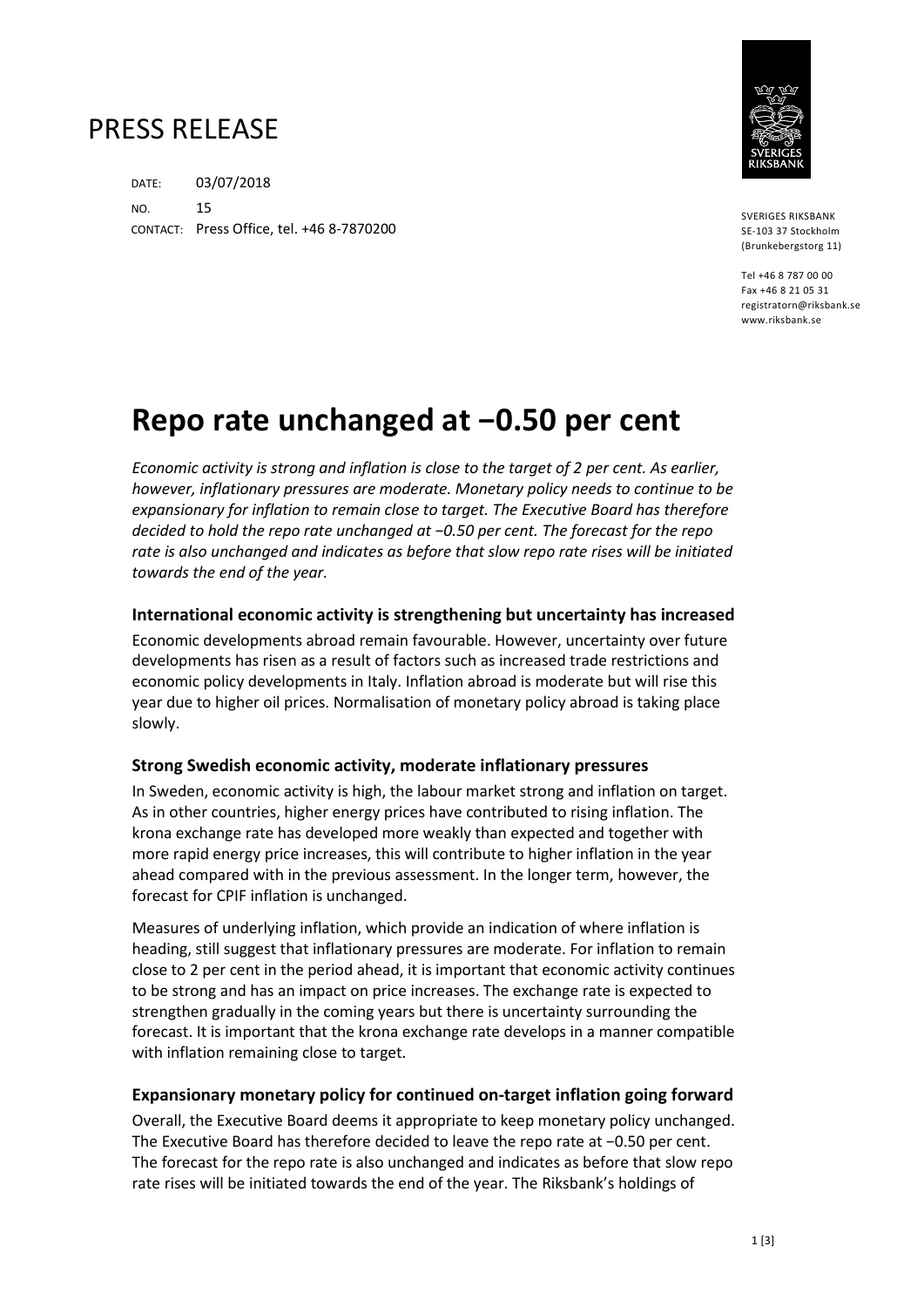

government bonds amount to about SEK 330 billion, expressed as a nominal amount. Until further notice, redemptions and coupon payments will be reinvested in the bond portfolio.

If the conditions for the development of inflation were to change, the Executive Board is prepared to adjust monetary policy. The risks of excessively low inflation merit particular attention, as at the prevailing interest rate levels, excessively low inflation is more difficult to manage than excessively high inflation.

The Executive Board has also decided to extend the mandate that facilitates rapid intervention on the foreign exchange market. The krona has weakened in the past year. But in the years ahead, it is expected to strengthen and the exchange rate remains a source of uncertainty as regards the development of inflation. An excessively rapid appreciation of the krona would make it more difficult to stabilise inflation.

#### **Important to have measures to reduce the risks associated with household indebtedness**

The low interest rates are exacerbating the risks linked to high and rising household indebtedness, while the fundamental causes of the high indebtedness still remain. Achieving long-term sustainable development in the Swedish economy therefore requires measures within housing policy, taxation policy and, where necessary, macroprudential policy.

### **Forecast for Swedish inflation, GDP, unemployment and the repo rate**

|                        | 2017   | 2018         | 2019         | 2020     |  |  |  |
|------------------------|--------|--------------|--------------|----------|--|--|--|
| <b>CPI</b>             | 1.8    | 2.0(1.8)     | 2.7(2.6)     | 2.9(2.9) |  |  |  |
| <b>CPIF</b>            | 2.0    | 2.1(1.9)     | 2.1(1.9)     | 1.9(2.0) |  |  |  |
| <b>GDP</b>             | 2.3    | 2.5(2.6)     | 1.9(2.0)     | 2.1(2.1) |  |  |  |
| Unemployment, per cent | 6.7    | 6.2(6.3)     | 6.3(6.4)     | 6.4(6.4) |  |  |  |
| Repo rate, per cent    | $-0.5$ | $-0.5(-0.5)$ | $-0.1(-0.1)$ | 0.5(0.5) |  |  |  |

Annual percentage change, annual average

Note. The assessment in the April 2018 Monetary Policy Report is shown in brackets. Sources: Statistics Sweden and the Riksbank

#### **Forecast for the repo rate**

Per cent, quarterly mean values

|           | 2018 Q2 | 2018 Q3             | 2018 Q4             | 2019 Q3    | 2020 Q3    | 2021 Q3 |
|-----------|---------|---------------------|---------------------|------------|------------|---------|
| Repo rate | $-0.50$ | $-0.50$ ( $-0.50$ ) | $-0.43$ ( $-0.43$ ) | 0.01(0.01) | 0.57(0.57) | 1.15    |

Note. The assessment in the April 2018 Monetary Policy Report is shown in brackets. Source: Sveriges Riksbank

Deputy Governor Martin Flodén entered a reservation against the repo rate path in the Monetary Policy Report. He advocated a repo rate path that indicated an initial increase of the repo rate by 0.25 percentage points in September or October this year but that coincided with the report's repo rate path as from the third quarter of 2019.